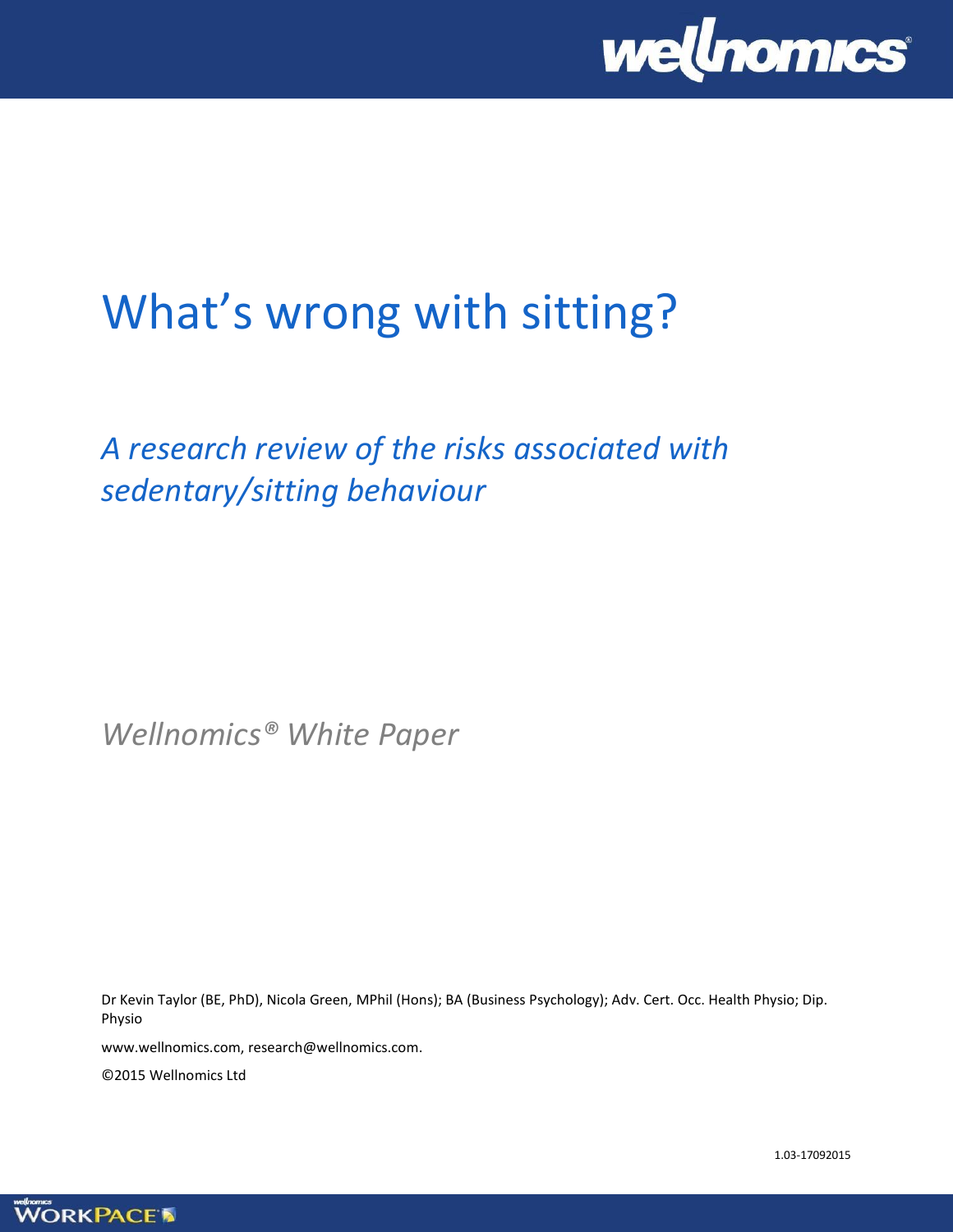

# Contents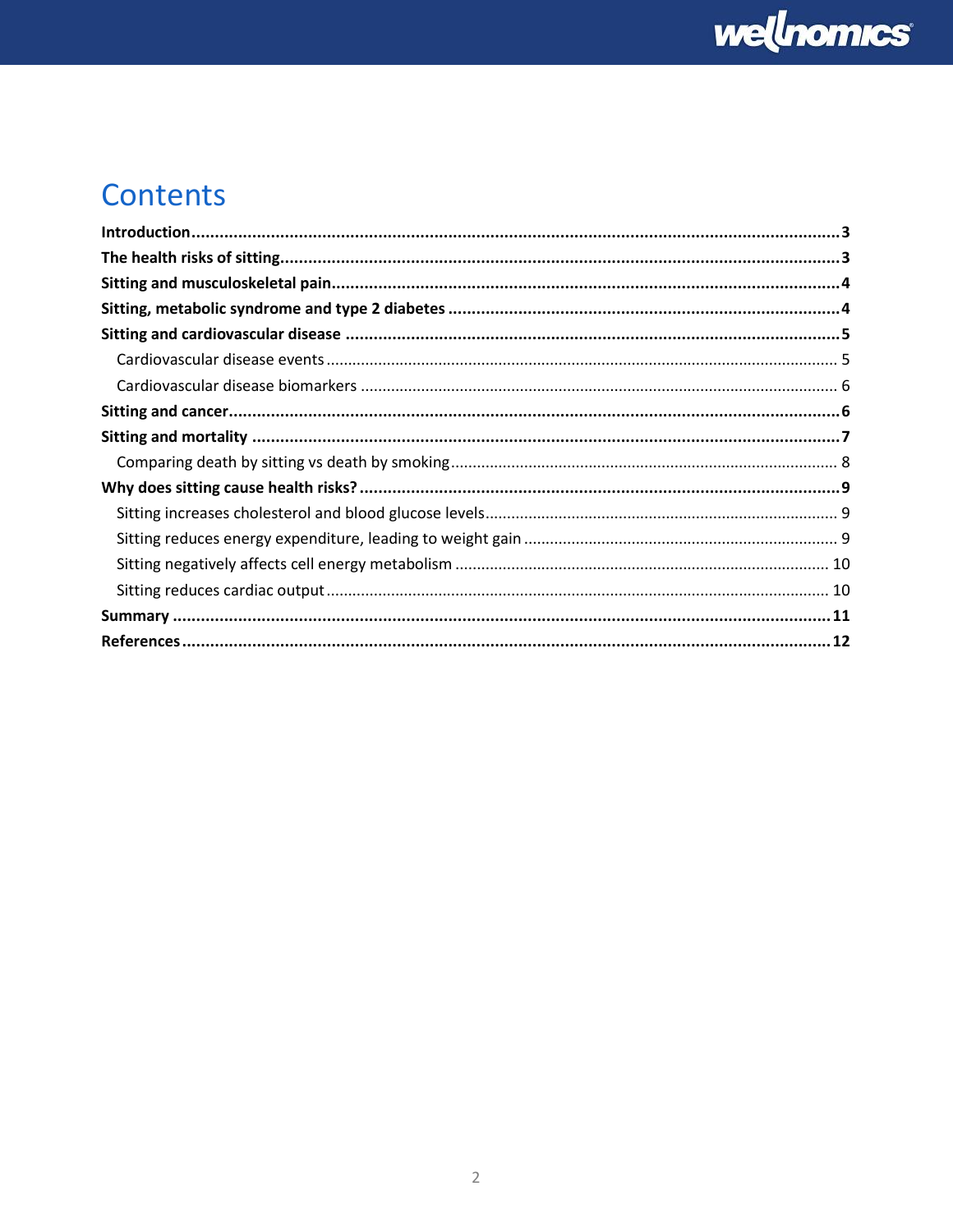# Introduction

### <span id="page-2-0"></span>*"Sitting is the new smoking!"*

This is the alarming phrase seen in the media recently<sup>1,2,3,4</sup>. So is sitting really so bad for you? And is it really reasonable to compare its risks with something like smoking?

Perhaps surprisingly, recent research does support there being significant risks associated with sedentary behaviour, where sedentary behaviour basically means spending long periods sitting during the day. The risks include musculoskeletal discomfort, metabolic syndrome, type II diabetes, cardiovascular disease, cancer, and mortality (or "premature death", to use another alarming phrase from the media).

Worryingly, recent evidence also suggests that these health risks are independent of whether you do regular physical exercise. Even if you run three times a week and go to the gym regularly it appears you may still have an increased health risk if you're sitting most of the day<sup>5</sup>. This has significant implications for organisations and office workers. It is important that this problem is understood and that there is clarity around ways to manage the risk.

This paper summarizes the current research on the health risks related to sitting, based upon an extensive literature review of the published and peer-reviewed research in this area<sup>+</sup>.

A further paper will look at the research on how best to address this risk and the effectiveness of different interventions that can be considered in a workplace, such as the use of sit stand desks.

# The health risks of sitting

<span id="page-2-1"></span> $\overline{a}$ 

There has been a surge of interest recently in the health risks of sitting, spurred by the recognition that in the developed world people are leading increasingly sedentary lives. This sedentary behaviour includes computer-based office work, sedentary leisure, such as TV watching and screen-based entertainment, and sedentary commuting such as cars and public transport. As people's lives have become increasingly sedentary there has been a concurrent increase in medical conditions such as heart disease, diabetes, obesity and cancer which are associated with enormous public health costs. In addition, research into sedentary behaviour has been enhanced by technology allowing people's movements, or lack thereof, to be objectively measured. Although previous research relied on self-reports of sedentary behaviours the latest research has been able to make use of small, portable accelerometers to measure the intensity and frequency of activity and thereby obtain increasingly accurate and objective measures of real activity levels<sup>6</sup>.

Sedentary behaviour involves very low energy expenditure, less than 1.5 METs<sup>‡</sup>, meaning the person may be sitting (or lying down) and have little whole-body movement. It is important to note that this is not the same as physical inactivity which is measured by the absence of health-enhancing exercise<sup>7</sup> such as

<sup>†</sup> This literature review was conducted using five databases - EBSCO Academic Search Premier, SCOPUS, CINAHL, Ergonomic abstracts and MedLine. The search terms used separately and in combination were: sit-stand desk, sit-stand workstation, standing work, prolonged sitting work, computer users, sedentary work, and health outcomes. Abstracts were read and the full paper sourced if it was considered relevant. Additional relevant references were sourced from the reference lists included in articles.

<sup>‡</sup> METs is 'metabolic equivalents of task', a physiological measure expressing the energy cost of physical activities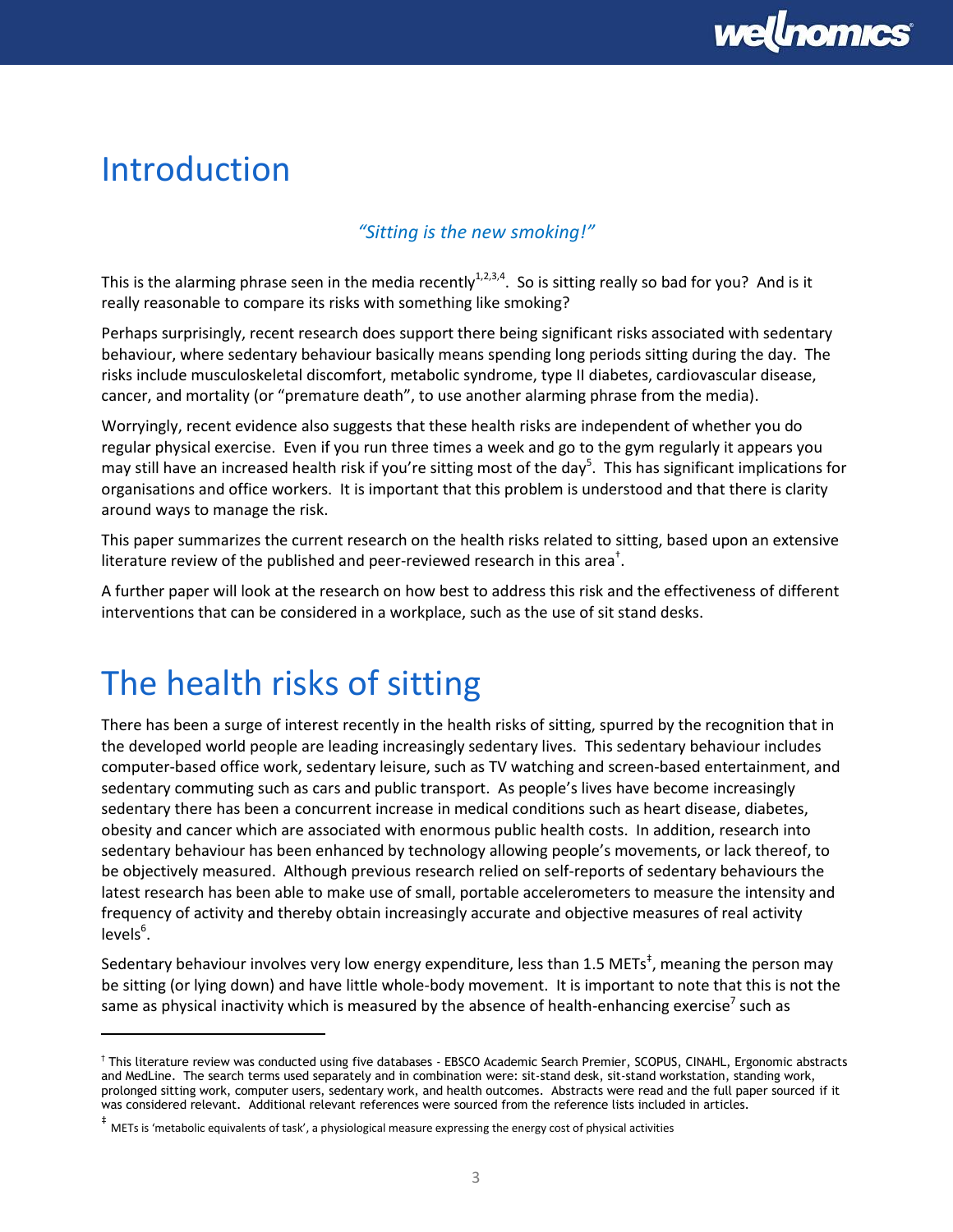

walking, cycling or physical exercise like running, playing sports or going to the gym. The problem is that people can achieve or exceed the public health guidelines for physical exercise (generally recommended as 150 minutes per week of moderate to vigorous exercise) but still be sedentary or sitting most of the day. This has been called the '*active couch potato*' phenomenon and some studies have found that healthy, physically active adults still have negative health markers associated with, for example, high levels of TV watching, that is, long periods spent sitting<sup>5</sup>[.](#page-2-0) So moderate intensity exercise doesn't appear to offset the health risks of sedentary behaviour to the degree previously thought.

A number of systematic reviews and meta-analyses have been published recently on this subject and the results of these are looked at in more detail here, with a specific focus on the evidence for increased risks of musculoskeletal pain, metabolic syndrome and diabetes, cardiovascular disease, cancer and mortality related to sitting and sedentary behaviour. By combining the results from multiple studies, scoring the quality of each study (e.g. its methodological strength) and identifying findings with strong evidence across multiple studies, these meta-analyses can provide stronger conclusions than those available from any one single study.

### Sitting and musculoskeletal pain

<span id="page-3-3"></span>Research has shown that a flexed back posture is common in office work, with low activation of lumbar muscles<sup>8,9</sup>. This may lead to a sustained passive stretch of lumbar structures and exacerbate low back pain. This said, reviews of sedentary behaviour and low back pain, neck pain, shoulder pain, hand pain and arm pain suggest there is limited evidence of an association specifically between sedentary work and musculoskeletal pain and discomfort<sup>10</sup>. What this means is that sitting per se doesn't give you pain, rather these type of problems are more likely to be associated specifically with poor postures (e.g. excessive neck extension, raised shoulders), intense keyboard and mouse work, working techniques and psychosocial factors<sup>11,12</sup>. This suggests that interventions that reduce sitting may only have an effect on musculoskeletal pain if they also result in postural or behavioural changes (such as taking more breaks).

# Sitting, metabolic syndrome and type 2 diabetes

Metabolic syndrome refers to a group of metabolic risk factors for developing diabetes. Metabolic syndrome is commonly defined by central obesity (waist circumference) plus any two of the following risk factors: raised blood pressure, raised triglycerides, reduced high density lipoprotein (HDL) cholesterol and raised fasting plasma glucose.

<span id="page-3-0"></span>Identifying metabolic syndrome in individuals is important as its presence increases the risk of diabetes, cardiovascular events (e.g. heart attacks or strokes) and mortality $^{13}$ . Metabolic syndrome is linked to multiple factors, but research has shown it is also associated with too much sitting.

A meta-analysis of 10 studies<sup>[13](#page-3-0)</sup> found greater sitting time increased the odds of metabolic syndrome by 73%. The surprising result, as alluded to earlier, was that participation in physical exercise did not change the result. The correlation between increased sitting and metabolic syndrome was consistent across multiple studies and independent of gender, the method used to measure the sedentary behaviour and the income of the study participants' country.

<span id="page-3-2"></span><span id="page-3-1"></span>What about diabetes? Several reviews of multiple studies have all found strong evidence for a relationship between sedentary behaviour and type 2 diabetes $^{14,15,19}$  $^{14,15,19}$  $^{14,15,19}$ . Comparing those most sedentary with those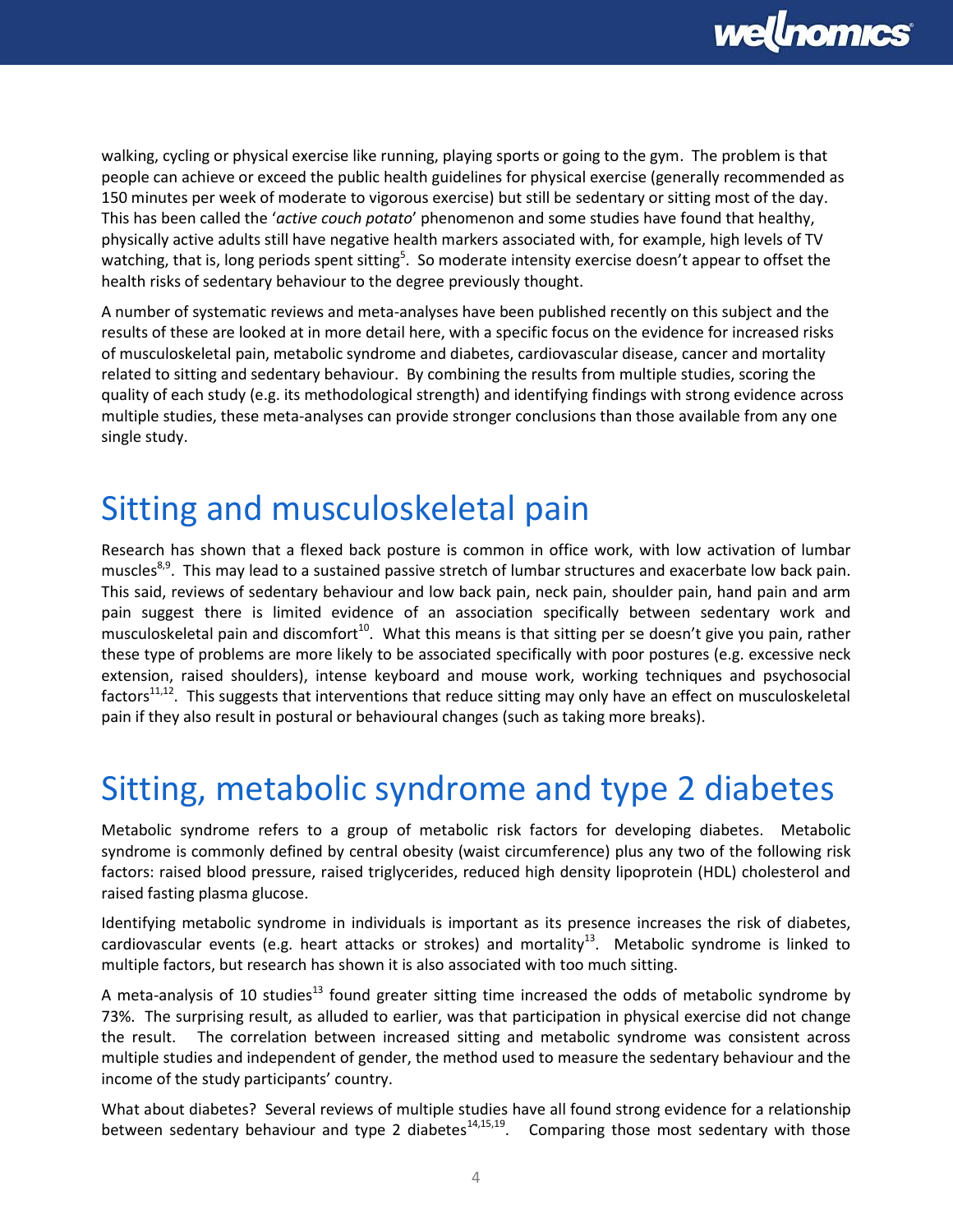<span id="page-4-0"></span>

least sedentary in one review<sup>[14](#page-3-1)</sup> a hazard ratio of 1.9 was found, meaning a nearly doubling of the risk of diabetes, and another review found a 112% increase<sup>[15](#page-3-2)</sup>, more than doubling the risk of diabetes.

A prospective study looking at adults with a parental history of type 2 diabetes found that increasing sedentary time was related to increased metabolic syndrome risk independent of physical exercise<sup>16</sup>. Thus, if you have a family history of diabetes then being sedentary further increases your risk of also developing diabetes. The authors suggested that,

### *"Decreasing sedentary time by 2 h/day would be associated with an approximately 7% lower risk of cardiovascular events" p.309<sup>16</sup>*

where cardiovascular events are referring to an event such as a heart attack or a stroke.

A meta-analysis looking at just occupational sitting (i.e. sedentary work such as office work) found 3 out of the 4 studies reviewed showed an increased risk of diabetes associated with sitting at work<sup>17</sup>.

Overall the evidence strongly indicates that:

Extended sitting almost doubles the risk of metabolic syndrome

Extended sitting doubles the risk of diabetes

The increased risk does not appear to be significantly reduced by regular physical exercise

# Sitting and strokes/heart attack

Cardiovascular diseases are a group of disorders of the heart and blood vessels which can lead to "cardiovascular events" such as stroke and heart attacks. These are the leading cause of death globally $^{18}$ . Risk factors for cardiovascular disease include unhealthy diet, physical inactivity and smoking, with the effects showing up as high blood pressure, raised blood glucose and lipids, and being overweight or obese. The latest research reviews indicate that cardiovascular disease events like stroke and heart attacks are also associated with too much sitting.

#### Cardiovascular disease events

Multiple research reviews<sup>[10,](#page-3-3)[14,](#page-3-1)[15](#page-3-2)</sup> have found' significant associations with sedentary time and the incidence of cardiovascular disease, including an increased association with death from cardiovascular disease<sup>[14](#page-3-1)</sup>. One meta-analysis cited by found that every 2 hours per day of sitting time was associated with a 17% increase in stroke and heart attacks (cardiovascular events)<sup>[10](#page-3-3)</sup>. Another study looking at the number of hours sitting, a prospective study on 71,000 Danish adults found 10+ hours of daily sitting was associated with a 38% increase in stroke and heart attacks (cardiovascular events) when compared with sitting less than 6 hours<sup>[26](#page-6-0)</sup>. One review of 18 studies found a significant 147% increase in the risk of stroke and heart attacks amongst those sitting the longest compared with those sitting the least<sup>[15](#page-3-2)</sup>.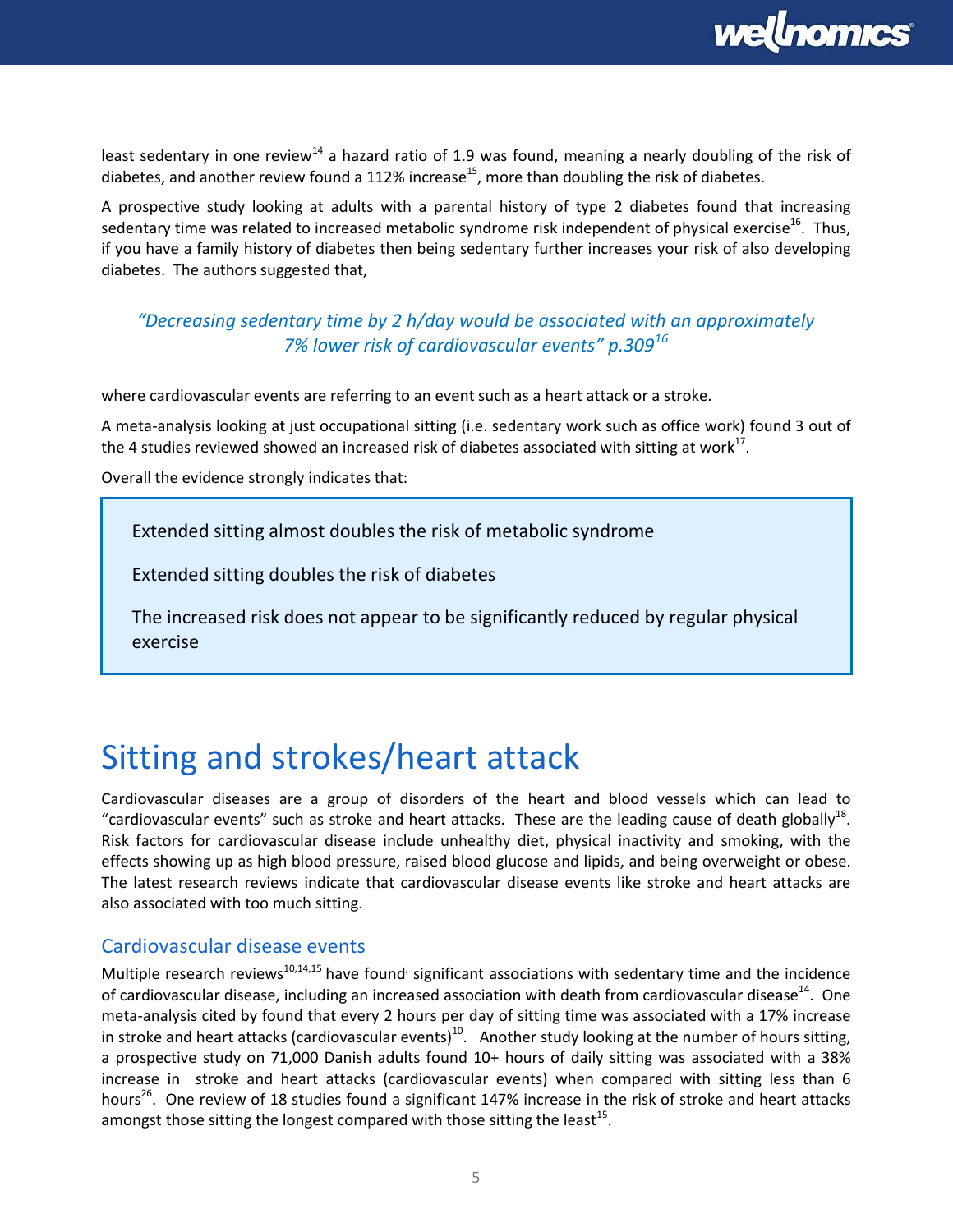<span id="page-5-0"></span>

A review that specifically examined occupational sitting (i.e. sitting at work) found there was less consistency in the results when specifically looking at the association between prolonged sitting at work and cardiovascular disease. Four studies showed a positive association, three showed no increased risk and one showed that there was increased cardiovascular risk with increasing occupational activity<sup>[17](#page-4-0)</sup>.

Many of these studies found some protection from regular physical exercise – with the risks being reduced for those that had regular exercise. However, it is important to note that although physical exercise appears to provide some protection from the increased health risks associated with sitting, it does not appear to fully compensate for it. In other words, even with significant exercise prolonged sitting is still associated with an increased risk of cardiovascular events (e.g. heart attacks, stroke).

#### Cardiovascular disease biomarkers

<span id="page-5-1"></span>Although one review of prospective studies found insufficient evidence of a link between sedentary behaviour and biomarkers for cardiovascular disease such as cholesterol, leptin and insulin<sup>19</sup>, another review comparing cardiovascular and diabetes biomarkers did find an association with television-viewing and weaker associations with sitting at work<sup>20</sup>. This may be because there are adverse socio-economic and lifestyle factors associated with television-viewing, for example snacking, which are not present in the workplace. As with the studies looking at cardiovascular events the link between sedentary time and cardio-biomarkers is much less pronounced when people are fitter $^{21}$ .

To summarise, the best evidence to date suggests that:

Sitting is associated with a significantly increased risk of stroke and heart attack of 38% to 147%

The risk is dose dependent – the longer you sit, both at work and during leisure, the greater the risk, and is only partially offset by regular exercise

The risks are not clearly detected by biomarkers

### Sitting and cancer

An extra cause for concern is that sitting has also been associated with a variety of cancers. Some recent reviews have found sedentary behaviour associated with increased colorectal, endometrial, ovarian and prostate cancer risk<sup>[7,](#page-2-1)[10](#page-3-3)</sup>, although the authors cautioned there was insufficient accumulation of evidence at that time to make firm conclusion about the associations. More recent reviews in the last year reported a 30%<sup>22</sup> greater risk of colon cancer and a 13%<sup>[14](#page-3-1)</sup> overall increased risk of cancer for people who spend a lot of time sitting – risks which were again found likely to be independent of physical exercise<sup>23</sup>.

Looking specifically at occupational sitting the evidence is less clear. One review considered 17 studies exploring a relationship between sitting at work and cancer<sup>[17](#page-4-0)</sup>. Although 10 of these studies found no evidence of an association, 5 did find occupational sitting was associated with higher risk of breast, ovarian or colorectal cancer.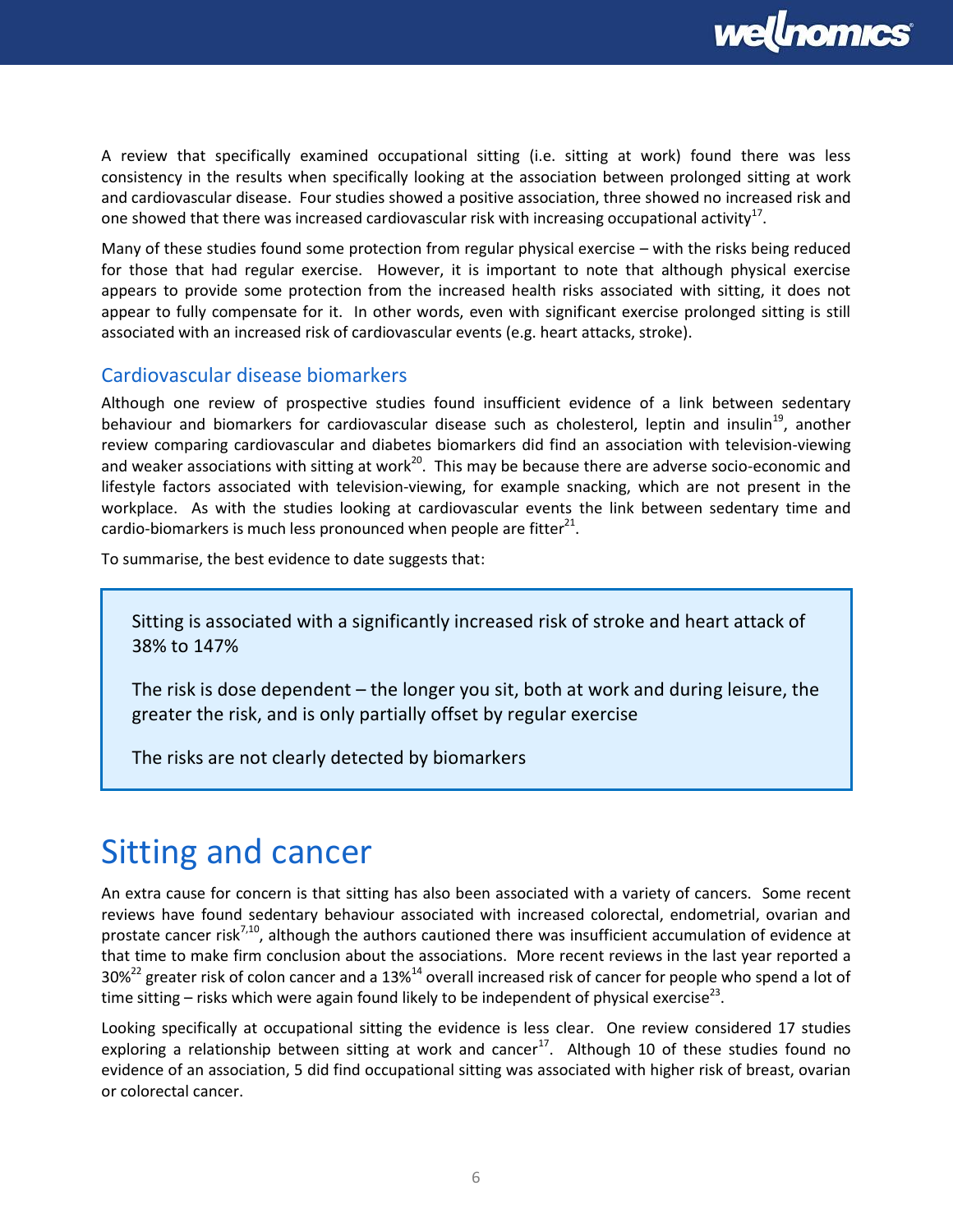

Overall, there are indications that too much sitting could be associated with cancer but there is not currently enough consistency in the findings to be certain of this yet, leading to the conclusion:

Preliminary evidence suggests an association between sitting and cancer

The increased risk of cancer in several studies was between 13% to 30%

# Sitting and mortality

Taking the serious health risks of sitting further, several studies have considered the link with sitting and mortality (i.e. death). Using accelerometers to objectively and accurately measure activity in a group of adults 50 years over a period of 2.8 year those who were most sedentary were found to have 5 times the risk of dying compared with those who were least sedentary<sup>24</sup>. Remarkably, this was independent of physical exercise – with moderate to vigorous exercise not affecting this increased risk of dying.

<span id="page-6-3"></span>In reviews with broader population age ranges (18 to 90 years old) strong evidence has been found for a link between sedentary behaviour and death from all causes, including cardiovascular disease<sup>[14,](#page-3-1) [19,](#page-5-0) [10,](#page-3-3) 25</sup>, with increased risks ranging from 24%<sup>[14](#page-3-1)</sup> to 49%<sup>[10](#page-3-3)</sup> when comparing sitting the most with those sitting the least.

With respect to occupational sitting these results are partly supported by a review that found four prospective studies showed sitting at work was associated with increased risk of mortality<sup>[17](#page-4-0)</sup>, although the results were somewhat mixed with the reviewing also finding one study with no association and one showing sitting decreased mortality risk.

A study on 71,000 Danish adults<sup>[26](#page-6-0)</sup> was able to quantify the risks with the following:

### <span id="page-6-0"></span>*'Compared to sitting less than 6 hours per day sitting for 10 hours or more per day was found to be associated with a 38% higher risk of MI [heart attack] and 31% higher risk of all-cause mortality.' <sup>26</sup>*

Similar results were found in an 2012 Australian study<sup>27</sup> where the increase in mortality from any cause was:

- <span id="page-6-2"></span>• 2% for 4-8 hours sitting
- 15% for 8-11 hours sitting
- <span id="page-6-1"></span>• 40% for 11+ hours sitting

 $\overline{a}$ 

when compared to those sitting less than 4 hours per day. This was again independent of physical exercise. These results are reinforced yet again by another review in  $2013^{28}$  which found all-cause mortality to be 34% higher for those sitting 10 hours per day compared with those sitting for 1 hour per day, again independent of physical exercise<sup>§</sup>.

<sup>§</sup> Without the protective factor of physical exercise all-cause mortality increased by a further 18% to 52% for those sitting 10 hours per day compared with 1 hour per day.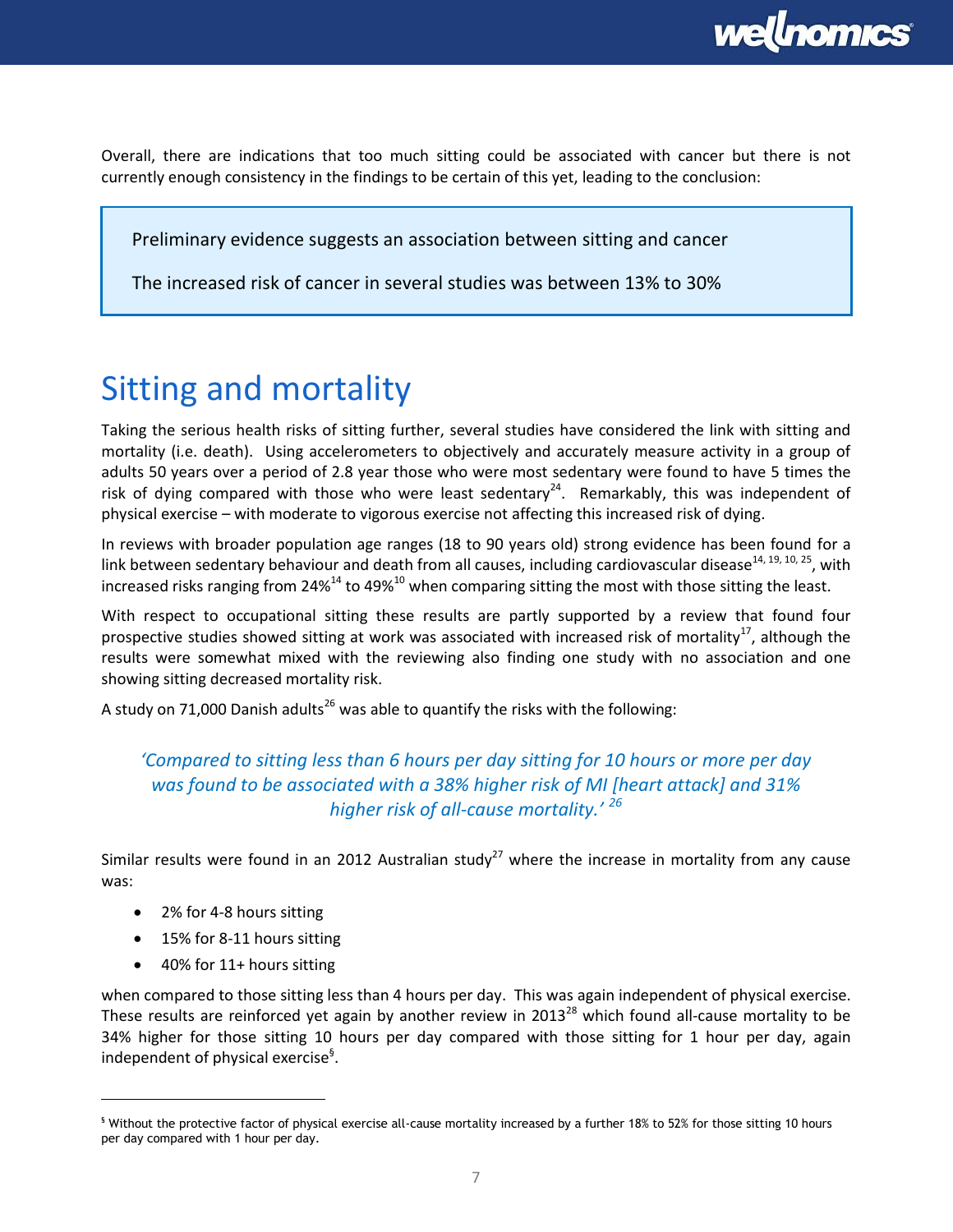

Overall there is a clear dose-response relationship between sitting and mortality – every additional hour of sitting further increases the risk.

Sitting 10+ hours a day has a 30-40% increased risk of mortality (death).

There is a dose-response relationship – every hour increases the risk

Exercise does not significantly reduce the mortality risk from sitting

### Comparing death by sitting vs death by smoking

One way to look at how much sitting may theoretically contribute to mortality is to calculate what is called the "population-attributable fraction", which is used to estimate the proportion of cases that can be attributed to one or more specified risk factors. Several recent studies have done this calculation for sitting with results suggesting sitting contributes to between 5.9%<sup>[28](#page-6-1)</sup> and 6.9%<sup>[27](#page-6-2)</sup> of all deaths when adjusted for physical exercise. The World Health Organization reports<sup>29</sup> that 8.7% of global mortality can be attributed to tobacco use, 5.5% to physical inactivity and 4.8% to being overweight and obese. So sitting appears to rank as a significant health issue with a negative impact on a part with some of the biggest health issues in modern society.

Sedentary behaviour (sitting) is estimated to contribute to 6%-7% of all deaths

This compares with 8.7% for smoking, 5.5% for insufficient physical exercise and 4.8% for obesity

Reporting rates of mortality related to too much sitting has led to estimations of what this means in terms of reduced life expectancy. It is this extrapolation which has led to the comparison with smoking which has attracted so much media attention. It is worth unpacking these calculations as it is important that people don't swap sitting for smoking or continue to smoke standing up!

<span id="page-7-0"></span>Using television viewing as the measure of sitting time a 2012 study estimated that compared to no TV watching, those who spend a lifetime average of 6 hours per day watching TV can expect to live 4.8 years less<sup>30</sup>. Another study estimated that limiting sitting to less than 3 hours per day and limiting television viewing to less than 2 hour per day may increase life expectancy at birth in the USA by approximately 2.0 and 1.4 years respectively<sup>31</sup>. It is important to note that the authors caution about the low precision between TV viewing and mortality, that is, does TV viewing and sitting actually cause death or are there other mediating pathways? These calculations have then been compared with the estimates that the difference in life expectancy between smokers and non-smokers is between 4.1 to 6.5 years<sup>32,25</sup>.

<span id="page-7-1"></span>Extrapolating further, the 2012 study above calculated that, on average, every single hour of TV viewed (and assumed sitting) after the age of 25 reduced life expectancy by 21.8 minutes<sup>[30](#page-7-0)</sup>. This has then been compared with a 2000 study what estimated each cigarette smoked (men only, smoking from age 17 to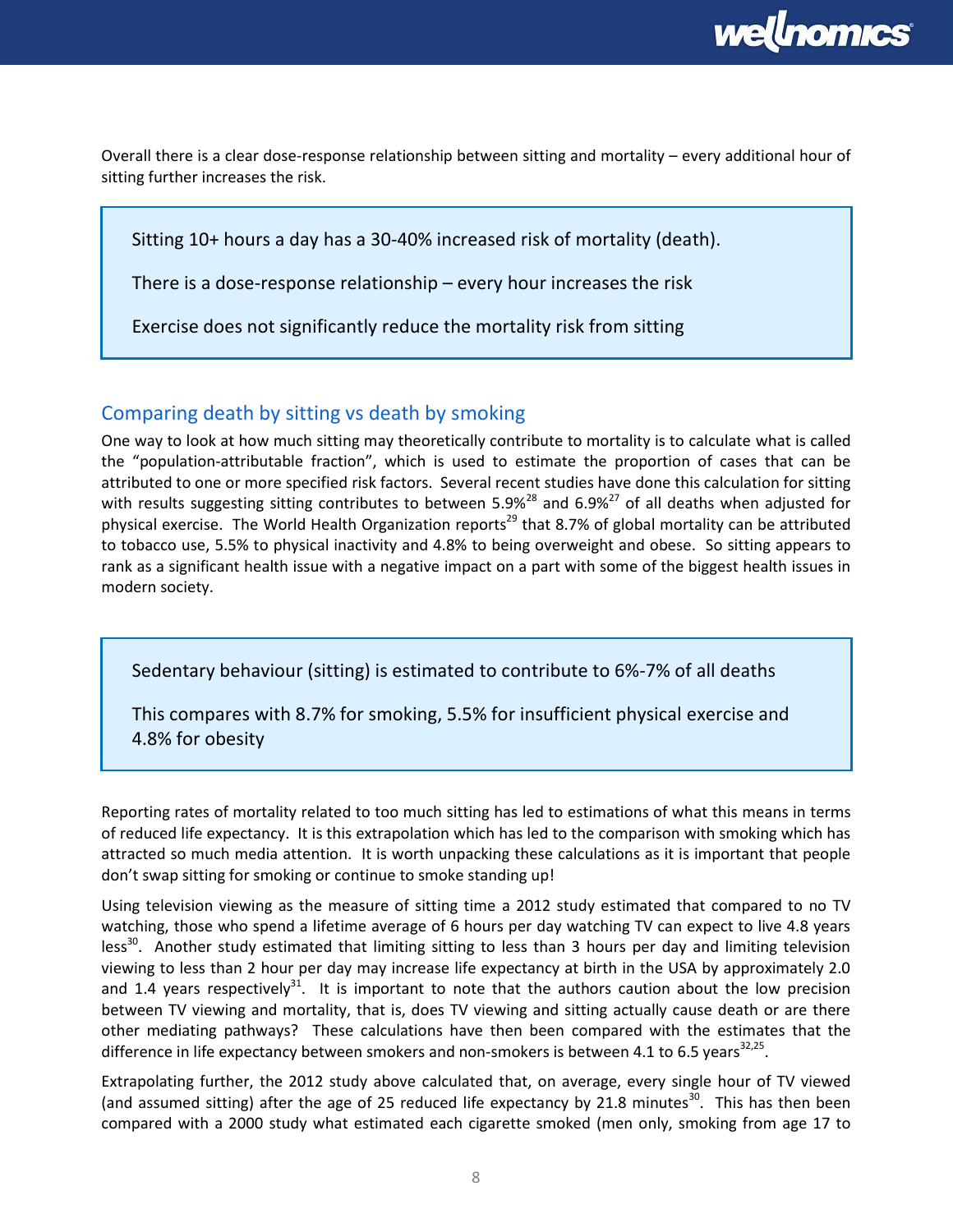

death) reduced life expectancy by 11 minutes<sup>[32](#page-7-1)</sup>. Comparing these is how the 'sitting is the new smoking' phrase has been derived to convey the idea that sitting is as bad for you as smoking when it comes to looking at contribution to reduced life expectancy.

Note, however, that to get these figures there has been a lot of assumptions made and the calculations rely on averages (e.g. assumes even health effects over a lifetime and that habits are constant). Even the authors admit that the 'calculation is crude'<sup>[32](#page-7-1)</sup>. Presenting it this way, has however, had impact in the media and does help to highlight the fact that sedentary behaviour is an important risk factor for all-cause mortality. But it certainly does not replace the high risk of illness and death, not to mention costs, associated with smoking.

van der Ploeg (2012)<sup>[27](#page-6-2)</sup> provides a succinct summary about sitting and mortality,

*'In conclusion, prolonged sitting is a risk factor for all-cause mortality. Shorter sitting times and sufficient physical activity are independently protective against allcause mortality not just for healthy individuals but also for those with cardiovascular disease, diabetes, overweight, or obesity' p.499*

### Why does sitting cause health risks?

The research suggests a link between sedentary behaviour and adverse health outcomes. But how can an innocuous activity like sitting be associated with such scary health effects? While this question has not been answered definitively as yet there are several theories that have been presented.

#### Sitting increases cholesterol and blood glucose levels

During sedentary behaviour there are unbroken periods of muscular unloading where muscles are not contracting which leads to the suppression of skeletal muscle lipoprotein lipase (LPL) activity. This is important as it is the substance that is needed for triglyceride clearance and HDL cholesterol production, that is, clearing away 'bad cholesterol' and making 'good cholesterol'. In addition the lack of muscle loading reduces the uptake of glucose which may result in higher glucose levels. Higher than normal glucose levels increase the risk of developing diabetes. Standing and moving, on the other hand, simulates mu[s](#page-2-0)cle contractions and skeletal muscle LPL changes<sup>5</sup>.

#### Sitting reduces energy expenditure, leading to weight gain

Sedentary behaviour may be related to being overweight and obese through decreased energy expenditure and excess energy consumption through snacking<sup>[17](#page-4-0)</sup>. Being overweight or obese is then linked to metabolic syndrome and type 2 diabetes $^{13}$  $^{13}$  $^{13}$ .

Secondly, body fat itself may influence pathways which negatively impact on health outcomes<sup>[20](#page-5-1)</sup>. This includes cancer, as there are established connections between being fat and changes in sex hormones, increased insulin and glucose, and increased inflammation markers, all of which are likely to be associated with ca[n](#page-2-1)cer development and progression<sup>7</sup>.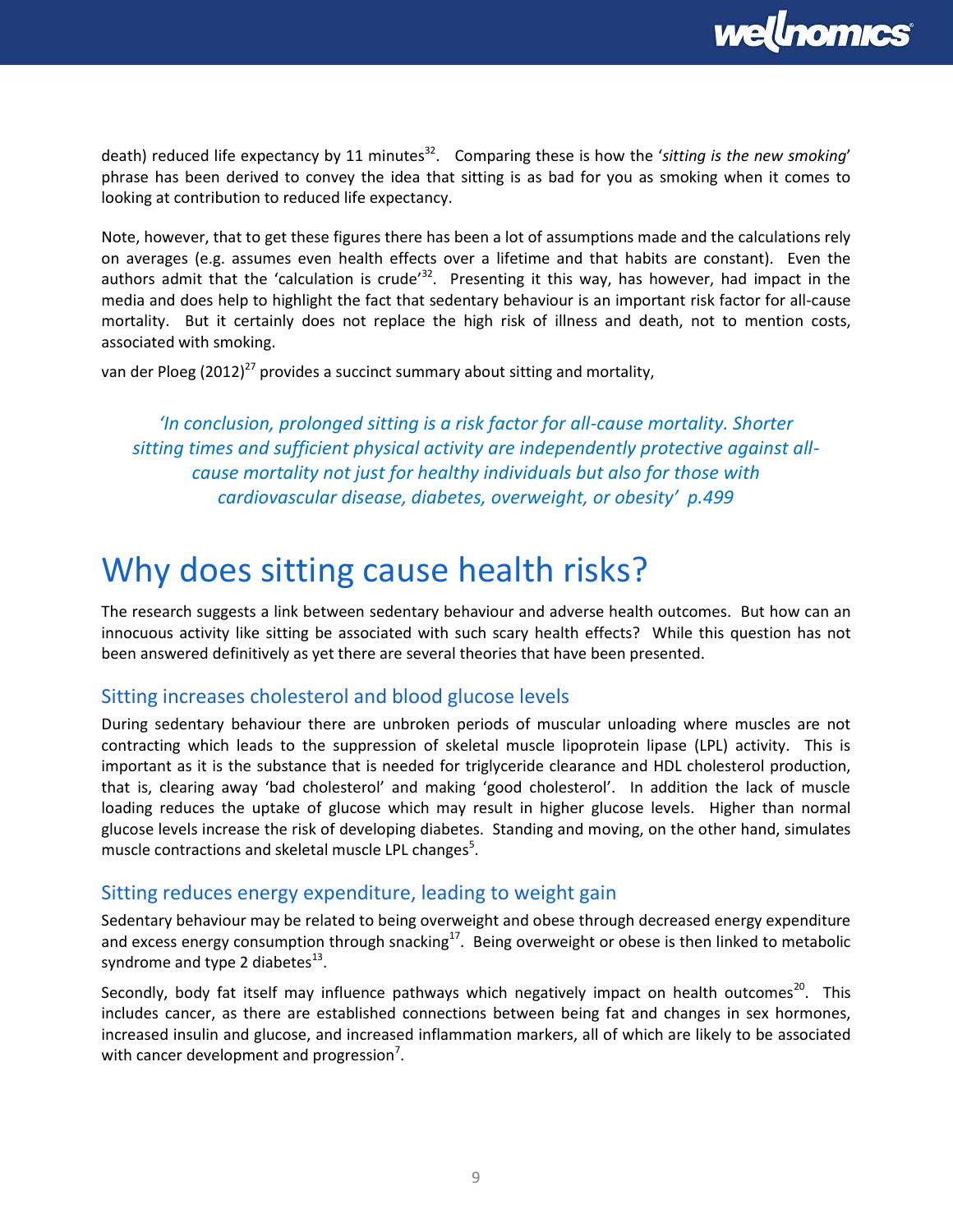

### Sitting negatively affects cell energy metabolism

Sedentary behaviour has been associated with mitochondrial\*\* dysfunction, dysregulation of cellular redox status and increased inflammation in older, sedentary adults compared to more active adults which may lead to accelerated cellular aging and cell death $^{24}$  $^{24}$  $^{24}$ .

### Sitting reduces cardiac output

There may be a change in cardiac stroke volume and output<sup> $+$ </sup> related to the increased effects of cardiovascular disease and metabolic syndrome related to sitting $^{19}$  $^{19}$  $^{19}$ .

In summary, there are multiple plausible biological pathways to explain why sitting and sedentary behaviour is linked to so many negative health outcomes. Actual causation and mechanisms are still to be confirmed by further research.

<sup>\*\*</sup> Mitochondria are the energy generating structures within cells

 $<sup>††</sup>$  Cardiac output is the amount of blood the heart is able to pump in one contraction and per minute</sup>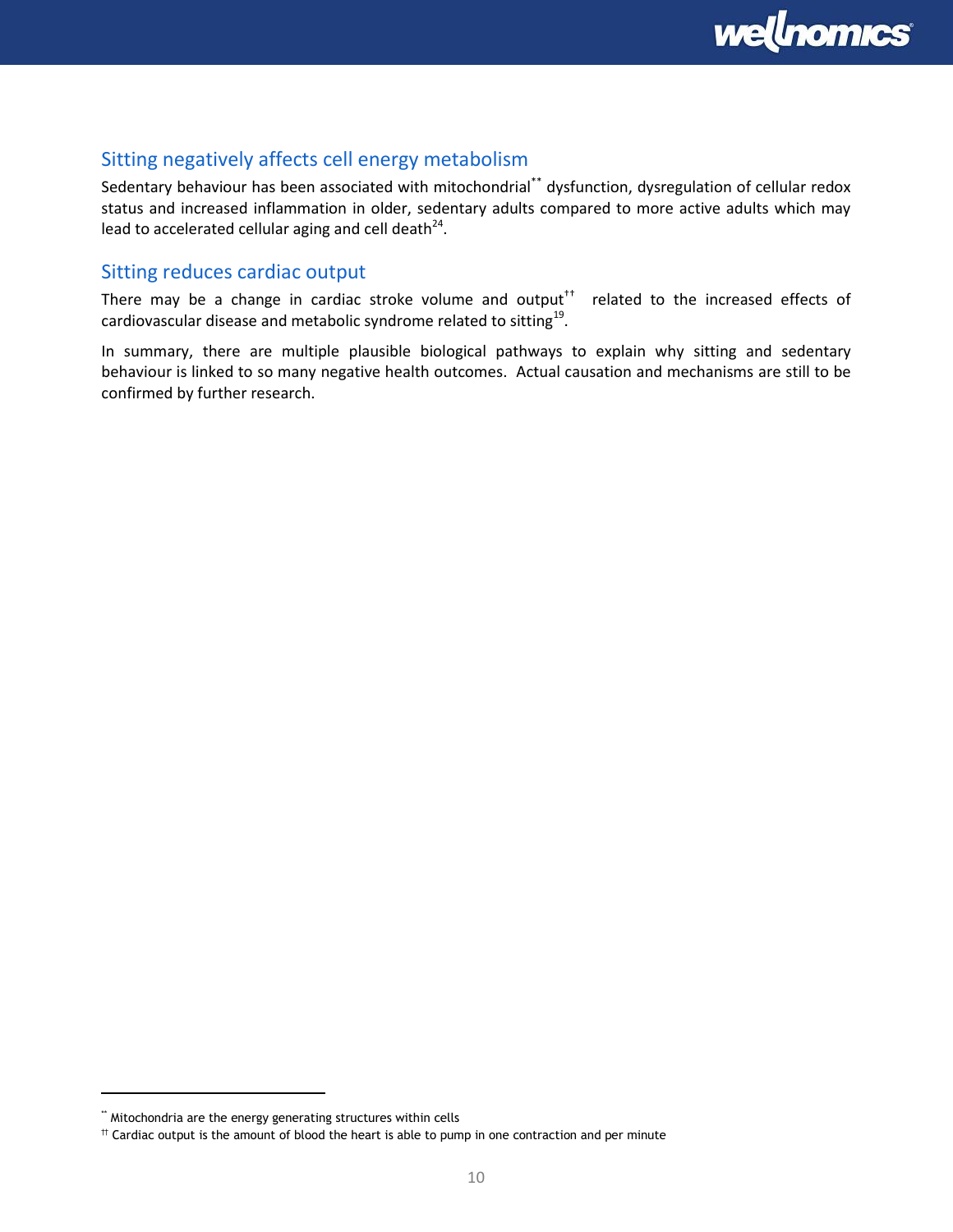# Summary

Overall there is good evidence that sedentary behaviour or "too much sitting" is related to negative health outcomes and there are plausible biological mechanisms through which this can occur. However, all the researchers note that the results are limited by the variations in the research design and sedentary time measures. They also suggest that the relationship between sedentary behaviours and health outcomes is complex. Despite the limitations, the general consensus is that

### *'…evidence to date suggests that interventions aimed at reducing sedentary behaviour are needed'[19](#page-5-0)*

In conclusion:

The evidence clearly supports a need to reduce sitting and sedentary behaviour to avoid significant negative health outcomes

The next obvious question is how do we reduce sitting? Generally people's lifestyles have become increasingly sedentary with screen-based entertainment, vehicle based travel and seated work becoming more prevalent. Across 20 countries the median sitting time for adults has been reported as 5 hours per  $day^{33}$  and more than 90% of adults do not meet the guidelines for general exercise<sup>34</sup>. For employers some of the key questions that arise from this are:

- How much of this sitting is at work?
- What is the effectiveness of interventions aimed at reducing sedentary behaviour? Particularly interventions aimed at the workplace?
- Sit stand desks are being promoted heavily as a possible solution for workplaces. But how effective are sit stand desks? And what are the recommendations for using them to maximise the benefits and minimize any potential unwanted negative effects from introducing a new 'standing work' paradigm to the workplace?

These questions are looked at in a follow up paper that once again reviews the most recent published research on these subjects, with the goal of identifying the recommendations for employers looking to safeguard the health of their workforce.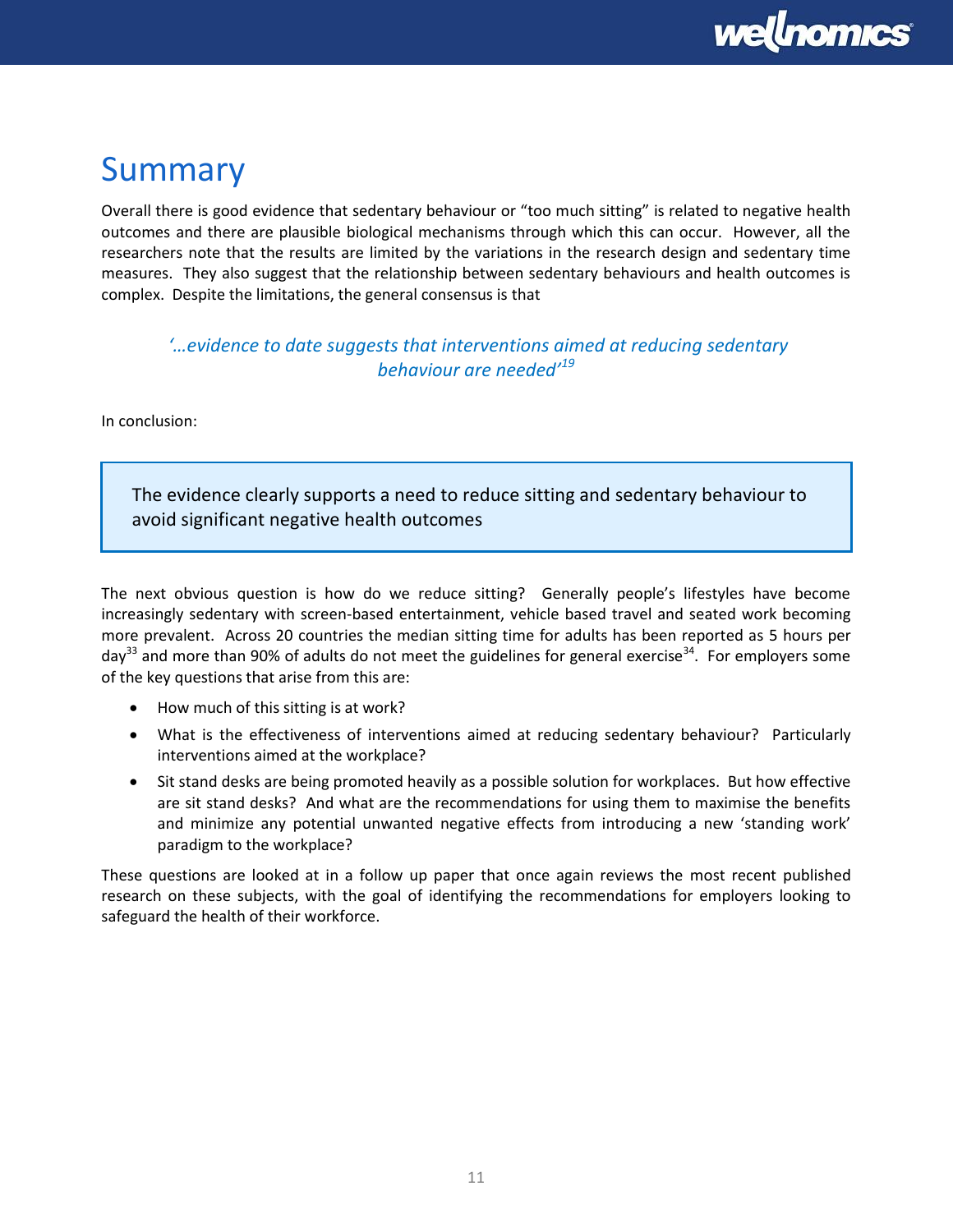# References

- <sup>1</sup> Berry, S. (2013). *Sitting is the new smoking*. Retrieved 20-11-2014, 2014, from <u>http://www.stuff.co.nz/life-</u> [style/well-good/8735754/Sitting-is-the-new-smoking](http://www.stuff.co.nz/life-style/well-good/8735754/Sitting-is-the-new-smoking)
- <sup>2</sup> Gerstacker, D. (2014). *Sitting Is the New Smoking: Ways a Sedentary Lifestyle Is Killing You*. Retrieved 30- 11-2014, 2014, fro[m http://www.huffingtonpost.com/the-active-times/sitting-is-the-new](http://www.huffingtonpost.com/the-active-times/sitting-is-the-new-smokin_b_5890006.html)[smokin\\_b\\_5890006.html](http://www.huffingtonpost.com/the-active-times/sitting-is-the-new-smokin_b_5890006.html)
- $3$  Manger, W. (2014). Why doctors are now warning that sitting is the new smoking. Retrieved 11 April 2014, 2014, from<http://www.mirror.co.uk/lifestyle/health/doctors-now-warning-sitting-new-3393908>
- $^4$  Ravn, K. (2013). Don't just sit there. Really. Retrieved 20-11-2014, 2014, from <http://articles.latimes.com/2013/may/25/health/la-he-dont-sit-20130525>
- $5$  Owen, N., Healy, G. N., Matthews, C. E., & Dunstan, D. W. (2010a). Too much sitting: the population health science of sedentary behaviour. Exercise And Sport Sciences Reviews, 38(3), 105-113. doi:10.1097/JES.0b013e3181e373a2
- $6$  Owen, N., Sparling, P. B., Healy, G. N., Dunstan, D. W., & Matthews, C. E. (2010b). Sedentary behavior: emerging evidence for a new health risk. Mayo Clinic Proceedings, 85(12), 1138-1141. doi:10.4065/mcp.2010.0444
- $^7$  Lynch, B. M. (2010). Sedentary behavior and cancer: A systematic review of the literature and proposed biological mechanisms. Cancer Epidemiology Biomarkers and Prevention, 19(11), 2691-2709.
- <sup>8</sup> Mork, P. J., & Westgaard, R. H. (2009). Back posture and low back muscle activity in female computer workers: A field study. Clinical Biomechanics, 24(2), 169-175.
- $9$  Mörl, F., & Bradl, I. (2013). Lumbar posture and muscular activity while sitting during office work. Journal of Electromyography and Kinesiology, 23(2), 362-368.
- $^{10}$  Rezende, L. F. M., Lopes, M. R., Rey-Lo'pez, J. P., Matsudo, V. K. R., & Luiz, O. d. C. (2014). Sedentary Behavior and Health Outcomes: An Overview of Systematic Reviews PLoS ONE, 9(8): e105620. doi:doi:10.1371/journal.pone.0105620
- <sup>11</sup> Andersen, J. H., Fallentin, N., Thomsen, J. F., & Mikkelsen, S. (2011). Risk Factors for Neck and Upper Extremity Disorders among Computers Users and the Effect of Interventions: An Overview of Systematic Reviews. Plos One, 6(5), e19691. doi:10.1371/journal.pone.0019691
- <sup>12</sup> Lang, J., Ochsmann, E., Kraus, T., & Lang, J. W. B. (2012). Psychosocial work stressors as antecedents of musculoskeletal problems: A systematic review and meta-analysis of stability-adjusted longitudinal studies. Social Science & Medicine, 75(7), 1163-1174. doi[:http://dx.doi.org/10.1016/j.socscimed.2012.04.015](http://dx.doi.org/10.1016/j.socscimed.2012.04.015)
- $^{13}$  Edwardson, C. L., Gorely, T., Davies, M. J., Gray, L. J., Khunti, K., Wilmot, E. G., ... Biddle, S. J. H. (2012). Association of sedentary behaviour with metabolic syndrome: a meta-analysis. Plos One, 7(4), e34916 e34916. doi:10.1371/journal.pone.0034916
- <sup>14</sup> Biswas, A., Oh, P. I., Faulkner, G. E., Bajaj, R. R., Silver, M. A., Mitchell, M. S., & Alter, D. A. (2015). Sedentary time and its association with risk for disease incidence, mortality, and hospitalization in adults a systematic review and meta-analysis. *Annals Of Internal Medicine, 162*(2), 123-132.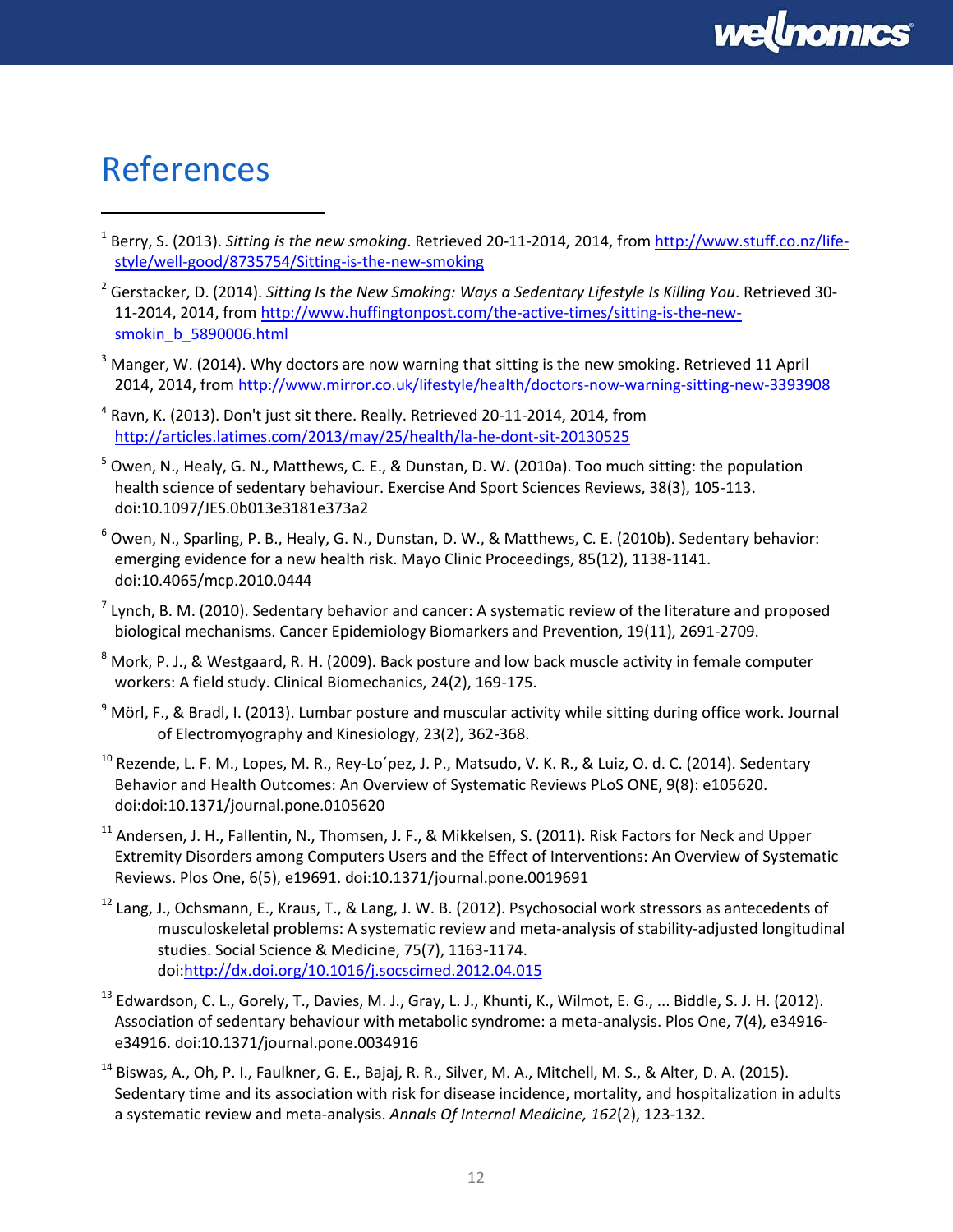

- $15$  Wilmot EG, Edwardson CL, Achana FA, et al (2012). Sedentary time in adults and the association with diabetes, cardiovascular disease and death: systematic review and meta-analysis. Diabetologia 2012;55:2895-905
- $16$  Wijndaele, K., Orrow, G., Ekelund, U., Sharp, S. J., Brage, S., Griffin, S. J., & Simmons, R. K. (2014). Increasing objectively measured sedentary time increases clustered cardiometabolic risk: a 6 year analysis of the ProActive study. Diabetologia 57, 305-312. doi:DOI 10.1007/s00125-013-3102-y
- <sup>17</sup> van Uffelen, J., Wong, J., Chau, J., van der Ploeg, H., Riphagen, I., Gilson, N., ... Clark, B. (2010). Occupational sitting and health risks: A systematic review. Am J Prev Med, 39(4), 379 - 388.
- $18$  World Health Organization (2015) The top 10 causes of death, [http://www.who.int/mediacentre/factsheets/fs310/en/,](http://www.who.int/mediacentre/factsheets/fs310/en/) retrieved 15-06-15

- <sup>19</sup> Proper, K. I., Singh, A. S., van Mechelen, W., & Chinapaw, M. J. M. (2011). Sedentary behaviors and health outcomes among adults: a systematic review of prospective studies. American Journal of Preventive Medicine, 40(2), 174-182. doi:10.1016/j.amepre.2010.10.015
- <sup>20</sup> Pinto Pereira, S. M., Ki, M., & Power, C. (2012). Sedentary behaviour and biomarkers for cardiovascular disease and diabetes in mid-life: the role of television-viewing and sitting at work. Plos One, 7(2), e31132 e31132. doi:10.1371/journal.pone.0031132
- <sup>21</sup> Shuval, K., Finley, C. E., Barlow, C. E., Gabriel, K. P., Leonard, D., & Kohl, H. W., 3rd. (2014). Sedentary behavior, cardiorespiratory fitness, physical activity, and cardiometabolic risk in men: the cooper center longitudinal study. Mayo Clinic Proceedings, 89(8), 1052-1062. doi:10.1016/j.mayocp.2014.04.026
- $22$  Cong, Y. J., Gan, Y., Sun, H. L., Deng, J., Cao, S. Y., Xu, X., & Lu, Z. X. (2014). Association of sedentary behaviour with colon and rectal cancer: a meta-analysis of observational studies. *British Journal Of Cancer, 110*(3), 817-826. doi:10.1038/bjc.2013.709
- $^{23}$  Cong, Y. J., Gan, Y., Sun, H. L., Deng, J., Cao, S. Y., Xu, X., & Lu, Z. X. (2014). Association of sedentary behaviour with colon and rectal cancer: a meta-analysis of observational studies. *British Journal Of Cancer, 110*(3), 817-826. doi:10.1038/bjc.2013.709
- <sup>24</sup> Koster, A., Caserotti, P., Patel, K. V., Matthews, C. E., Berrigan, D., Van Domelen, D. R., ... Harris, T. B. (2012). Association of sedentary time with mortality independent of moderate to vigorous physical activity. Plos One, 7(6), e37696-e37696. doi:10.1371/journal.pone.0037696
- <sup>25</sup> Thorp, A., Owen, N., Neuhaus, M., & Dunstan, D. (2011). Sedentary Behaviours and subsequent health outcomes in adults - A systematic review of longitudinal studies 1996-2011. Am J Prev Med, 41(2), 207 - 215.
- <sup>26</sup> Petersen, C. B., Bauman, A., Grønbæk, M., Helge, J. W., Thygesen, L. C., & Tolstrup, J. S. (2014). Total sitting time and risk of myocardial infarction, coronary heart disease and all-cause mortality in a prospective cohort of Danish adults. International Journal of Behavioral Nutrition and Physical Activity, 11(13).
- $^{27}$  van der Ploeg, H. P., Chey, T., Korda, R. J., Banks, E., & Bauman, A. (2012). Sitting time and all-cause mortality risk in 222 497 Australian adults. Archives Of Internal Medicine, 172(6), 494-500. doi:10.1001/archinternmed.2011.2174